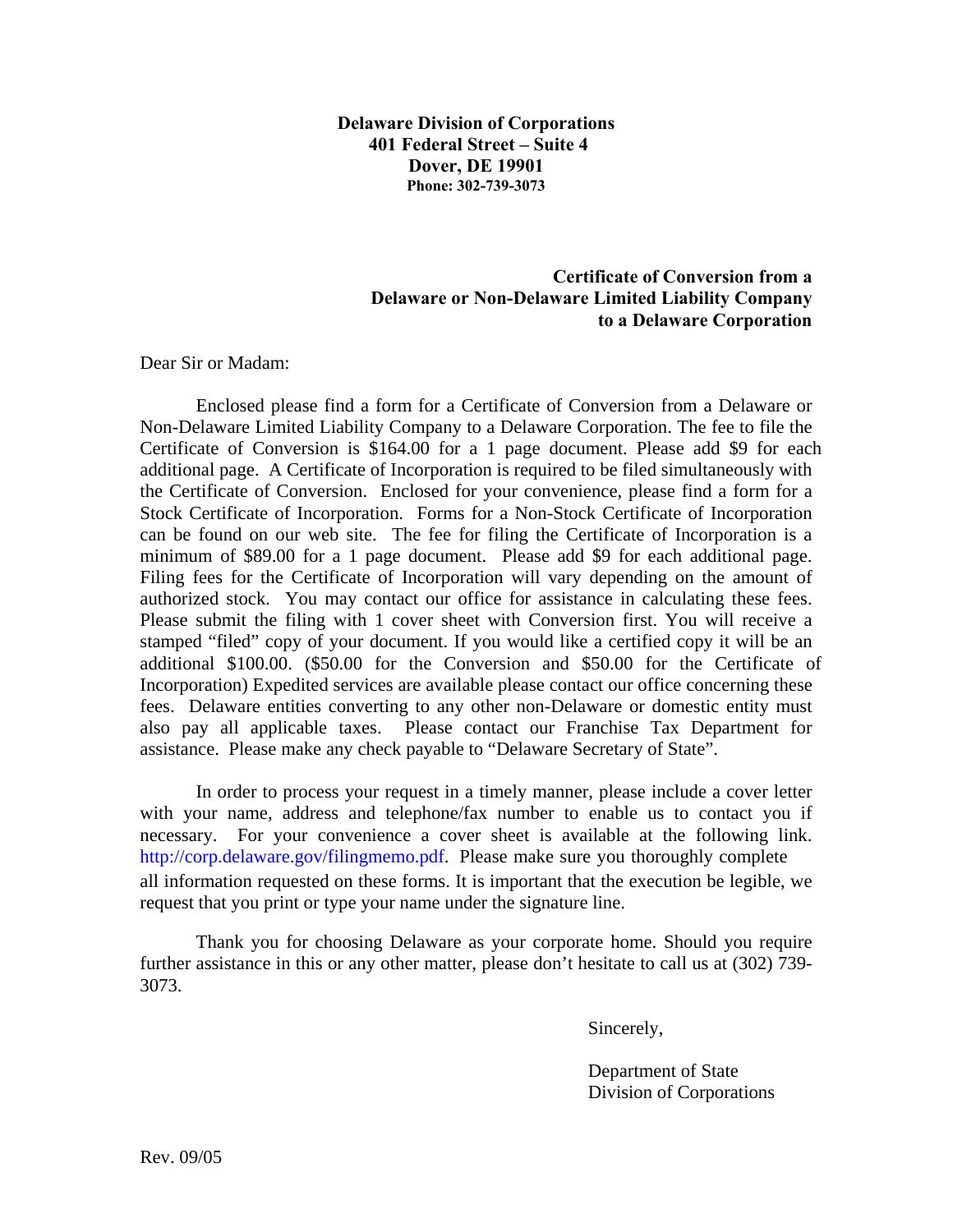## STATE OF DELAWARE CERTIFICATE OF CONVERSION FROM A LIMITED LIABILITY COMPANY TO A CORPORATION PURSUANT TO SECTION 265 OF THE DELAWARE GENERAL CORPORATION LAW

1.) The jurisdiction where the Limited Liability Company first formed is

2.) The jurisdiction immediately prior to filing this Certificate is\_\_\_\_\_\_\_\_\_\_\_\_\_\_.

3.) The date the Limited Liability Company first formed is\_\_\_\_\_\_\_\_\_\_\_\_\_\_\_\_\_\_\_\_\_\_.

\_\_\_\_\_\_\_\_\_\_\_\_\_\_\_\_\_\_\_\_\_\_\_\_\_\_\_\_\_\_\_\_\_\_\_\_\_\_\_\_\_\_\_\_\_\_\_\_\_\_\_\_\_\_\_\_\_\_\_\_\_\_\_\_.

4.) The name of the Limited Liability Company immediately prior to filing this  $\text{Certificance is} \underline{\hspace{2cm}}$ 

5.) The name of the Corporation as set forth in the Certificate of Incorporation is

IN WITNESS WHEREOF, the undersigned being duly authorized to sign on behalf of the converting Limited Liability Company have executed this Certificate on the  $\frac{day}{x}$  of \_\_\_\_\_\_\_\_\_\_\_\_\_\_\_\_\_, A.D.

\_\_\_\_\_\_\_\_\_\_\_\_\_\_\_\_\_\_\_\_\_\_\_\_\_\_\_\_\_\_\_\_\_\_\_\_\_\_\_\_\_\_\_\_\_\_\_\_\_\_\_\_\_\_\_\_\_\_\_\_\_\_\_\_.

By:\_\_\_\_\_\_\_\_\_\_\_\_\_\_\_\_\_\_\_\_\_\_\_\_\_\_\_\_\_

Name: \_\_\_\_\_\_\_\_\_\_\_\_\_\_\_\_\_\_\_\_\_\_\_\_\_\_\_\_\_

Print or Type

Title:\_\_\_\_\_\_\_\_\_\_\_\_\_\_\_\_\_\_\_\_\_\_\_\_\_\_\_\_\_\_

Print or Type